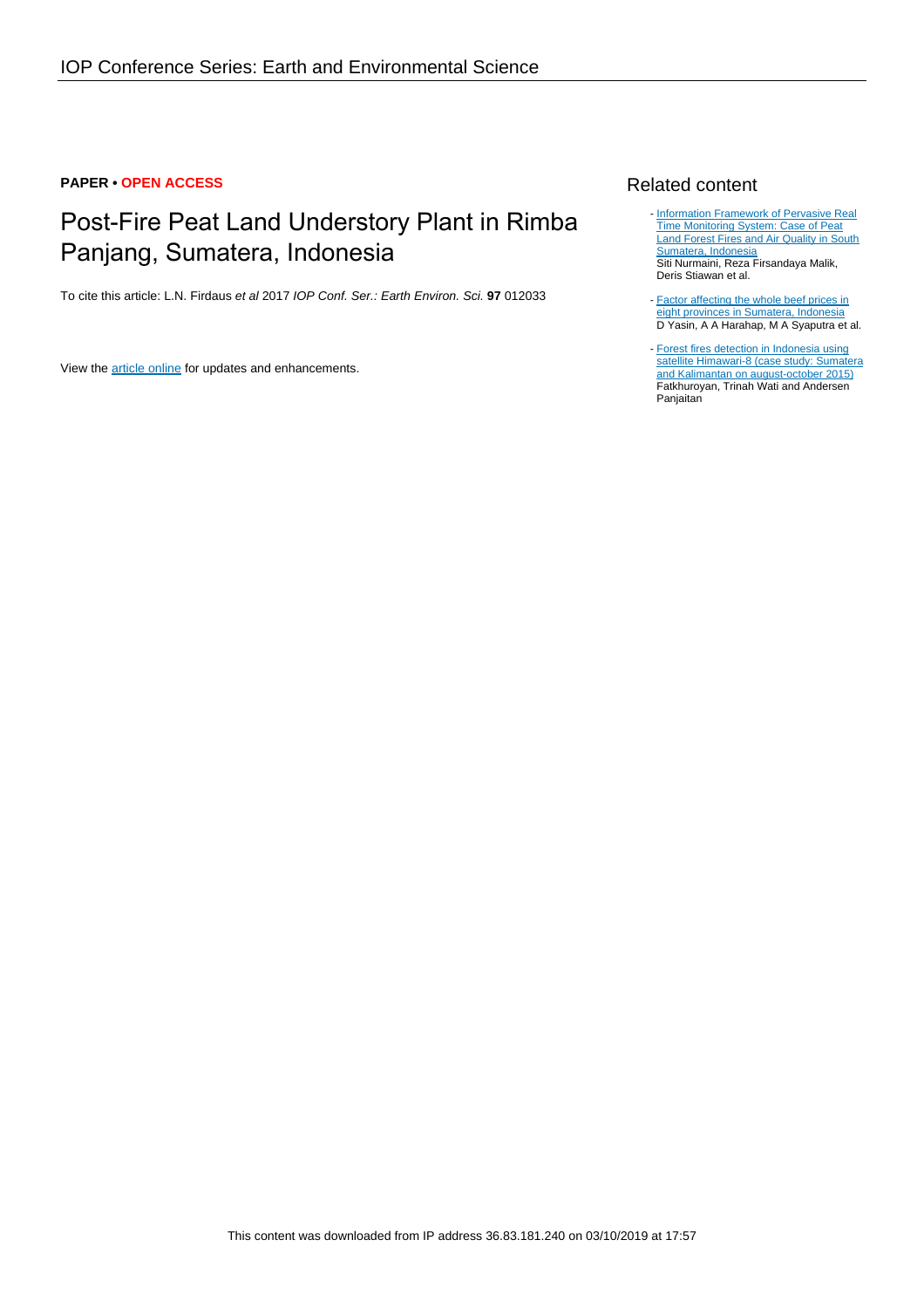## **Post-Fire Peat Land Understory Plant in Rimba Panjang, Sumatera, Indonesia**

**L.N. Firdaus, Nursal, Sri Wulandari, Wan Syafi'i, and Yuslim Fauziah**

Universitas Riau, Pekanbaru, Indonesia E-mail: firdausln@lecturer.unri.ac.id

**Abstract:** The existence of understory plants during early post-fire succession is essential in term of natural post-fire ecological restoration. More than fifty percent of fire incidents in Riau, Sumatera, Indonesia occurred in shallow peat lands which have the huge impact on vegetation damage. This study aims to explore the understory plants species and diversity in post-fire peat land at Rimba Panjang, Kampar Regency, Sumatera, Indonesia. By using survey method, the observations were conducted on 150 plots which were distributed randomly over four locations based on the year after fire: 2009, 2014, 2015 and 2016. We found respectively 12, 14, 19 and 17 species at that sites with respective Shannon Wiener diversity index were 1.72, 2.00, 2.14 and 2.40. All the sites were dominated by Stenochlaena palustris (Burm.). Coverage percentage of understory vegetation were respectively 28.87%, 25.50%, 51.60% and 54.13%. Overall, we found 31 species of 17 familia. The result showed that the species composition, diversity index and coverage percentage of understory plant are likely to decrease in line with the length of time after the fire. Post peatland fires in Rimba Panjang are still having the characteristics of the peat swamp habitat which was dominated by Stenochlaena palustris (Burm.). Ecological restoration of that habitat is still possible, but it is necessary to consider technological and socio-economical aspects of local communities.

*Keywords:* Diversity index, Post-fire peat land, Understory plants, Vegetation structure, and Composition.

#### **1. Introduction**

Forest and land fires are a potential threat to sustainable development because they directly affect ecosystems. Land and forest fires in Riau not only have local impacts but also have attracted global attention, especially the effects of the smoke they generate. Riau Province has 4,221,000 ha of peat land [1] or 28.31% of the total peat area of Indonesia or about 65.54% of the peat area in Sumatra. During the period of June-October 2015, Riau's burning forest area reached 139 thousand hectares [2]. More than 50% of fire incidents in Riau occurred in peat more than 3 meters [3] which is mainly triggered by the breakdown of order hydrological peat [4].

Post-fire ecosystem restoration is dependent upon the regeneration capacity of plant species [5]. Plant communities with specific composition and structure are formed on burned areas [6]. Moser & Wohlgemuth [7] pointed out that the dominant species can act as 'switches' in vegetation development of forest regeneration determining whether or not can establish.

Soerianegara and Indrawan [8] state that the understory as one of the members of the forest community has an important role in forest ecosystems. The understory plants besides having the ecological function; it has also been used as food, medicinal plants, and an alternative energy source [9]. Lower plants have important ecological functions of degraded lands [10,11]. Lower plants need to be conserved because it has the value of environmental services and productive value [12].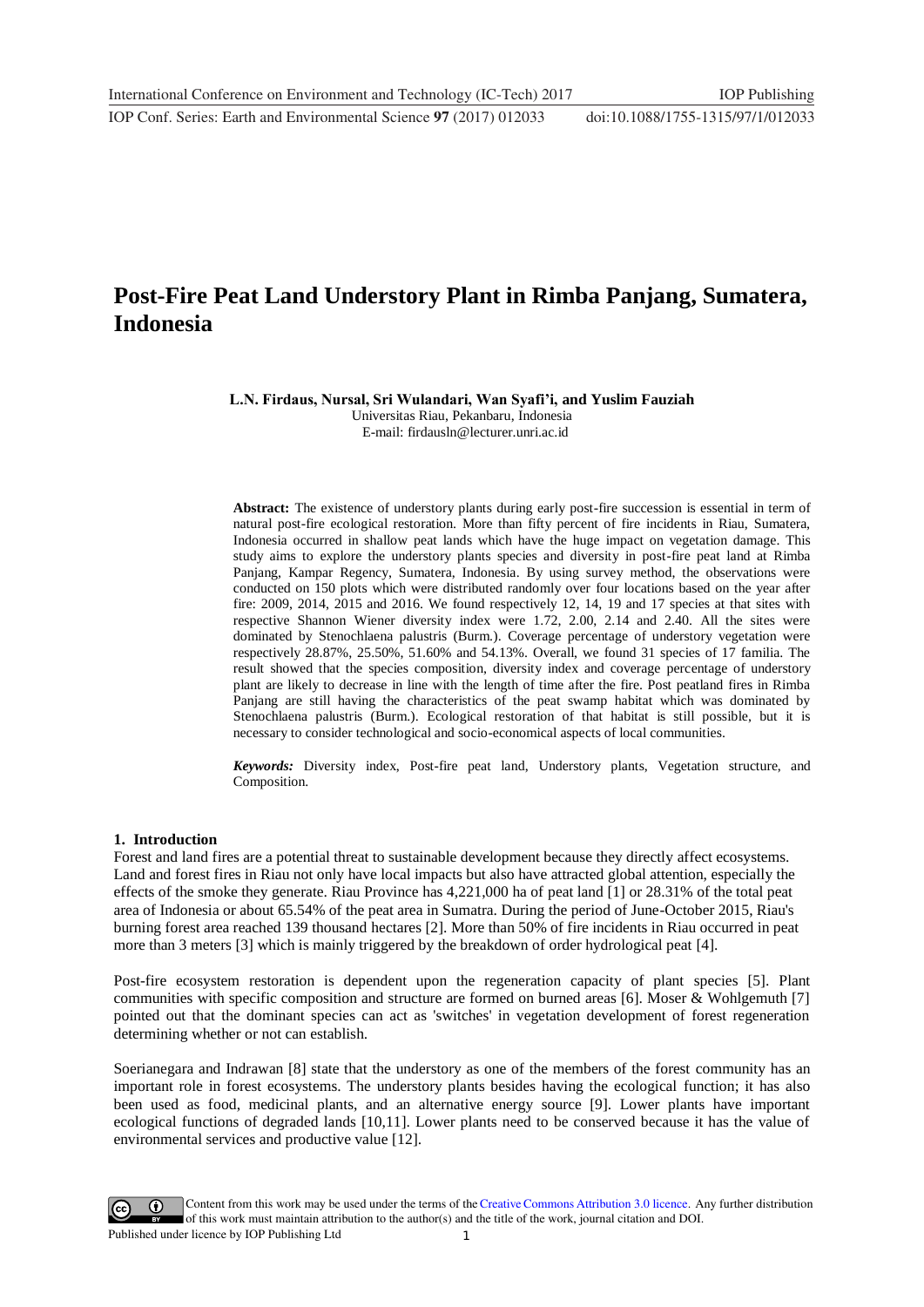Understory plants in a community are plants that live wild and naturally grow. The presence of lower plants in plantations than as a source of biodiversity also serve to protect the soil and soil organisms, helping to create a microclimate in the forest floor, keep the soil from erosion, and can maintain soil fertility [13]. Continuous surface erosion will dilute nutrients in the top soil layer so that the loss of soil fertility on a stand of plantation forest [14]. The existence of undergrowth on the forest floor can serve as a barrier blow rainwater and runoff so as to minimize the danger of erosion [15].

In addition, lower plants also often used as an indicator of soil fertility and litter producers in increasing soil fertility. In addition to ecological function, some lower plant species have been identified as plants that can be used as food, medicinal plants, alternative energy sources, mix / additional fodder, fertilizer, drinks and bedding for cattle [16].

This study aims to explore the understory plants species and diversity in post-fire peat land at Rimba Panjang, Kampar Regency, Sumatra, Indonesia.

#### **2. Materials and Methods**

The study was conducted in January-April 2017 on peatland and forest fire in Rimba Panjang Village, Kampar District, Riau Province (**Figure 1**). The research used survey method through direct observation in the field. Vegetation sampling was done by using purposive random sampling on 150 plots of 4  $m<sup>2</sup>$  were distributed randomly at five different locations based on the length of time after which land and forest fires; 1 year (2016), 2 years (2015), 3 years (2014), 4 years (2013) and 8 years (2009) after the fire. Lower vegetation types and plant cover estimations of each species are recorded on each observation plot. The data were analyzed to determine the Importance Value of each species and the Index of diversity of the lower vegetation at each location according to [17]. As for the identification of species by using identification books [18-22].



**Figure 1**. Location of research in the area of the former land of the village land and forest fires of Rimba Panjang-Kampar, Riau Province, Indonesia

#### **3. Results and Discussion**

The results of observation of the lower vegetation at 5 observation sites in Rimba Panjang Village showed different species composition and vegetation structure. Overall was found 31 species of understory vegetation from 21 Families (**Table 1**). Based on the composition of the constituent species have been found 5 types of ground vegetation tolerant to environmental changes post land and forest fires which are Stenochlaena palustris (Burm.) Bedd.), Carex phacota Spreng., Melastoma malabathricum L., Cyclosorus sp., Gleichenia linearis Burm., and Dicranopteris linearis Burm. which dominates the observation location.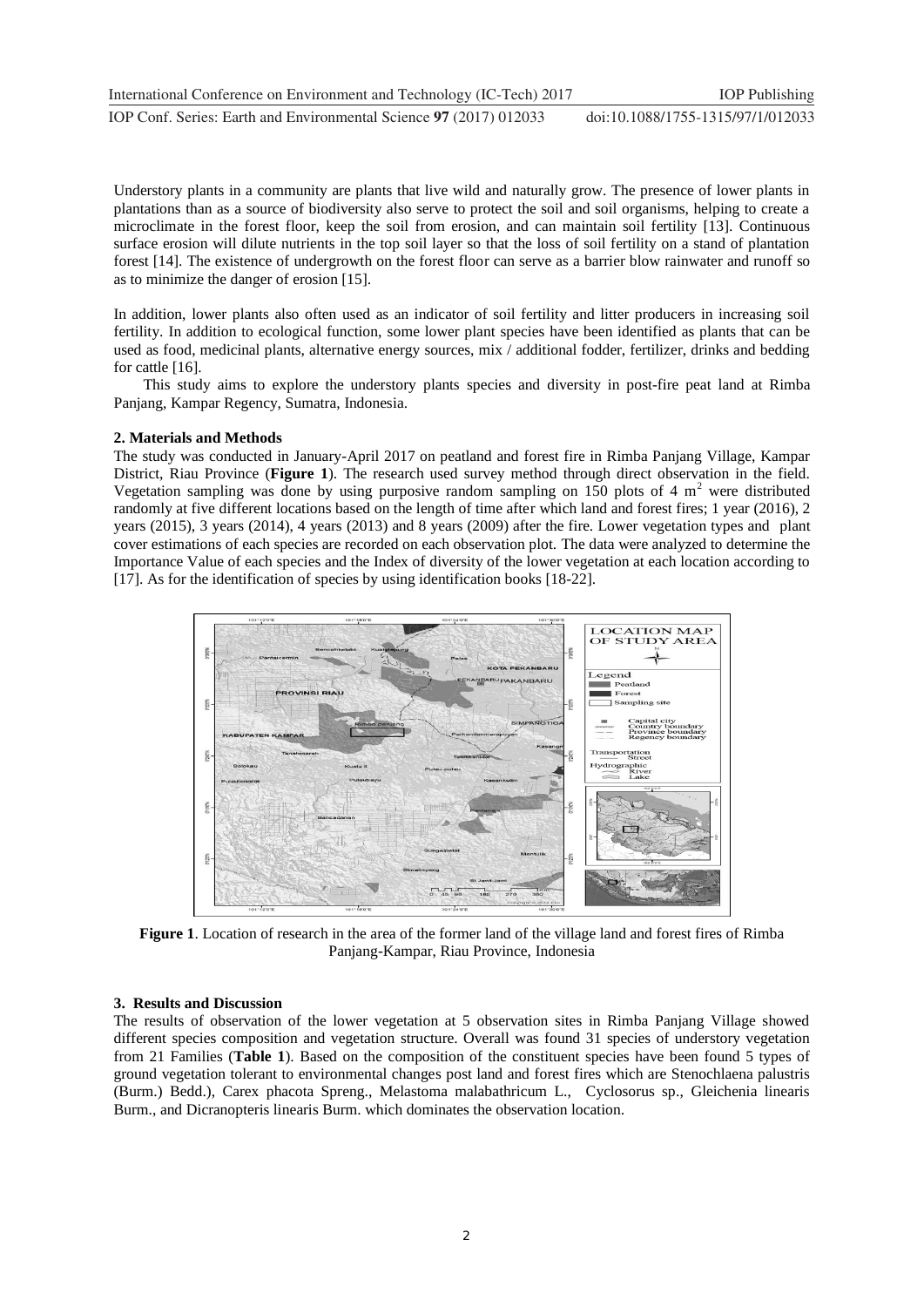The development of under vegetation for 8 years after land and forest fires in Rimba Panjang tends to be more fluctuating and dynamic. The number of vegetation types fluctuated from 17 species at the site 1 year after the fire to 12 species at 8 years after the fire. Observation of understory plant in the next 26-230 years after fire at Boreal forest of south east of Canada also showed that the variation of lower plants through a succession of changes is not constant [23]. Instead, Laughlin and Fule [24] reported that the total wealth of species and vegetation cover has not experienced the difference between the area burned and unburned in Grand Canyon National Park. Post-treatment was fire logging Also produced no significant effects on understory vegetation cover, diversity, or community composition 15 years after treatment [25]. Huisinga, et al. [26] states that the composition of the types of locations that burned much different from the location that is not on fire.

Vegetation cover tends to decrease from 54.13% at 1 year after the location of the fire became 28.87% in 8 years after the fire. Decrease in plant cover percentage may be related to light factor. In long-burned peatland, the presence of relatively high trees reduces the light reaching the soil surface so that the growth of understory is relatively slow. The Diversity Index (H ') tends to decrease from 2.40 at the 1-year post-fire location to 1.72 at 8 years after the fire (**Figure 2**). The diversity and abundance of lower plants tend to increase in long-burning sites. Probably this is caused by the opening of the forest canopy to dominate by certain types.

**Table 1.** Comparison of species Important Value in post-fire peatland, of Rimba Panjang, Kampar District,

|                          | <b>Species</b>                       | Familia          | Year of post-fire |                |                |                |                |
|--------------------------|--------------------------------------|------------------|-------------------|----------------|----------------|----------------|----------------|
| N <sub>0</sub>           |                                      |                  | 2016              | 2015           | 2014           | 2013           | 2009           |
| $\mathbf{1}$             | Stenochlaena palustris (Burm.) Bedd. | Blechnaceae      | 36.44             | 77.53          | 86.68          | 36.06          | 84.48          |
| $\overline{c}$           | Carex phacota Spreng.                | Cyperaceae       | 29.67             | 7.81           | 13.77          | 29.35          | 46.72          |
| 3                        | Dianella ensifolia (L.) DC.          | Liliaceae        | 4.02              |                |                | 3.95           | 2.90           |
| $\overline{\mathcal{A}}$ | Melastoma malabathricum L.           | Melastomataceae  | 29.50             | 8.58           | 15.13          | 29.08          | 29.57          |
| 5                        | Imperata cylndrica L.                | Poaceae          | 24.28             | 5.49           |                | 23.95          | $\blacksquare$ |
| 6                        | Uncaria sp                           | Rubiaceae        |                   | 3.12           | $\blacksquare$ | ÷,             |                |
| 7                        | Cleome rutidosperma                  | Capparaceae      |                   | 8.20           | 3.04           | 1.74           | $\blacksquare$ |
| 8                        | Amaranthus spinosus                  | Amaranthaceae    | 3.83              |                |                | 3.77           | L.             |
| 9                        | Physalis angulata L.                 | Solanaceae       | 1.78              |                |                | 1.74           |                |
| 10                       | Physalis minima L.                   | Solanaceae       | 1.96              | $\blacksquare$ |                | 2.85           |                |
| 11                       | Columella discolor                   | Vitaceae         |                   | 6.24           |                |                |                |
| 12                       | Cyclosorus sp                        | Thelypteridaceae | 24.51             | 43.00          | 16.05          | 24.24          | 8.35           |
| 13                       | Breynia racemosa                     | Euphorbiaceae    |                   | 3.55           | 19.95          | $\blacksquare$ | 7.78           |
| 14                       | Coelorachis glandulosa               | Poaceae          |                   | $\blacksquare$ |                |                | 4.64           |
| 15                       | Gleichenia linearis (Burm.) Clarke.  | Gleicheniaceae   | 6.93              | 6.69           | 14.79          | 6.80           | 4.06           |
| 16                       | Dicranopteris linearis (Burm.)       | Gleicheniaceae   | 6.60              | 4.32           | 4.74           | 6.49           | 3.48           |
| 17                       | Nepenthes gracillaria                | Nepenthaceae     |                   | 4.19           | 7.39           | ÷,             | 2.90           |
| 18                       | Cyperus rotundus L.                  | Cyperaceae       | 9.05              | 2.47           | $\blacksquare$ | 8.90           | 2.56           |
| 19                       | Ipomoea obscura L.                   | Convolvulaceae   |                   |                |                |                | 2.56           |
| 20                       | Uncaria sp.                          | Rubiacee         | 6.10              | $\overline{a}$ |                | 6.00           | $\blacksquare$ |
| 21                       | Dicranopteris linearis (Burm.)       | Gleicheniaceae   | 5.46              |                | 3.43           | 5.38           | $\blacksquare$ |
| 22                       | Nepenthes ampullaria                 | Nepenthaceae     | 5.34              | 1.08           | $\blacksquare$ | 5.25           | $\blacksquare$ |
| 23                       | Leersia hexandra Swartz.             | Poaceae          | 2.27              | 4.32           | $\blacksquare$ | 2.23           | $\blacksquare$ |
| 24                       | Paspalum conjugatum Berg.            | Poaceae          | 2.27              | $\blacksquare$ | $\blacksquare$ | 2.23           | $\blacksquare$ |
| 25                       | Zingiber sp.                         | Zingiberaceae    |                   | $\blacksquare$ | 6.13           | ÷,             |                |
| 26                       | Arundina sp.                         | Orchidaceae      |                   | 1.08           | 4.08           | ÷,             |                |
| 27                       | Piper sp.                            | Piperaceae       |                   |                | 3.43           |                |                |
| 28                       | Zingiber sp.                         | Zingiberaceae    |                   |                | 1.39           |                |                |

Riau Province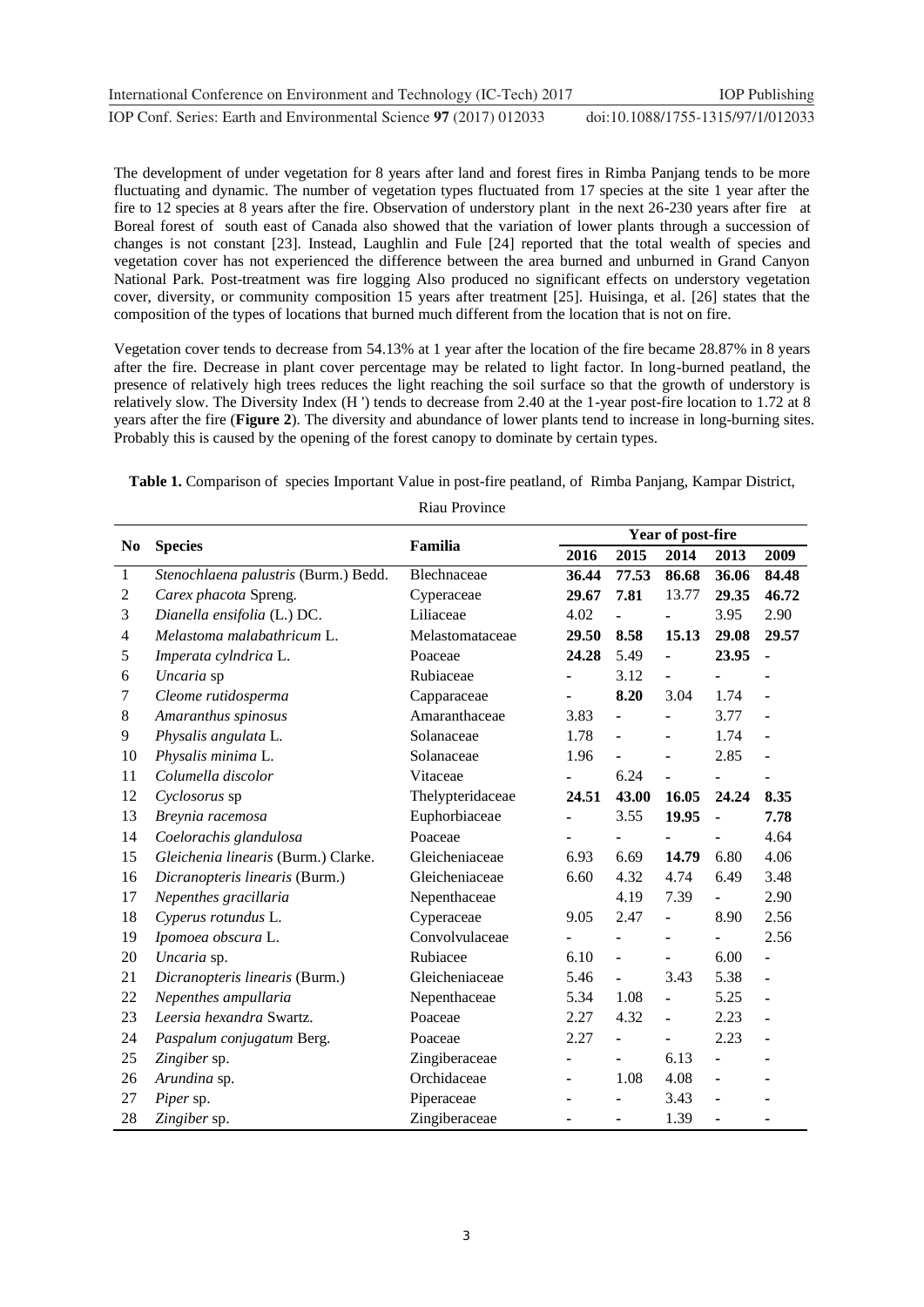**1234567890** IOP Conf. Series: Earth and Environmental Science **97** (2017) 012033 doi :10.1088/1755-1315/97/1/012033 International Conference on Environment and Technology (IC-Tech) 2017 IOP Publishing

| 29 Nephrolepis biserrata Sw. Schott. | Nephrolepidaceae | $\sim$ | 6.30       | $\overline{\phantom{a}}$ | $\overline{\phantom{0}}$ |
|--------------------------------------|------------------|--------|------------|--------------------------|--------------------------|
| 30 Cyperus iria                      | Cyperaceae       |        | 3.74 -     |                          |                          |
| 31 <i>Smilax</i> sp.                 | Smilacaceae      |        | $2.28 - -$ |                          |                          |

Our study has found six importance major vegetation types in 5 locations observation post land and forest fires (Figure 3). *Stenochaena palustris* is a type of fern that grows climbing or creeping, smooth trunk, branching and roots along the stem attached to the supporting tree or on the ground. Spread over tropical Asia, Polynesia and Australia. Found near freshwater, brackish water, tidal forest, in sandy soil and especially along the river banks and water sources. The rod is very strong and not easily broken so it can be used as a strap. The young leaves are eaten as vegetable [27].



**Figure 2.** Comparison of species, vegetation cover and vegetation diversity index at five locations under observation



#### **Figure 3. Comparison of Importance six major vegetation types in 5 locations observation post land and forest fires**

*Carex phacota* Spreng is a herb that grows erect, 0,08-1,5m, triangular rods, sharp, long leaves wake up lines with sharp edges, inflorescence in panicles. In Java grow growing at an altitude of 1500-2500 meters above sea level in the wetlands [20] Other types namely *Carex baccans* grown in mountainous areas, especially along the edge of 1100-2400 meters above sea level in the forests and shrubs that shade. Other types of *Carex remota* found in damp places and marsh illuminated in full sunlight [27]. Melastoma species a shrub, upright, high reaches 4 m. In Java, they grows at an altitude of 10-1650 above sea level especially in the field and open areas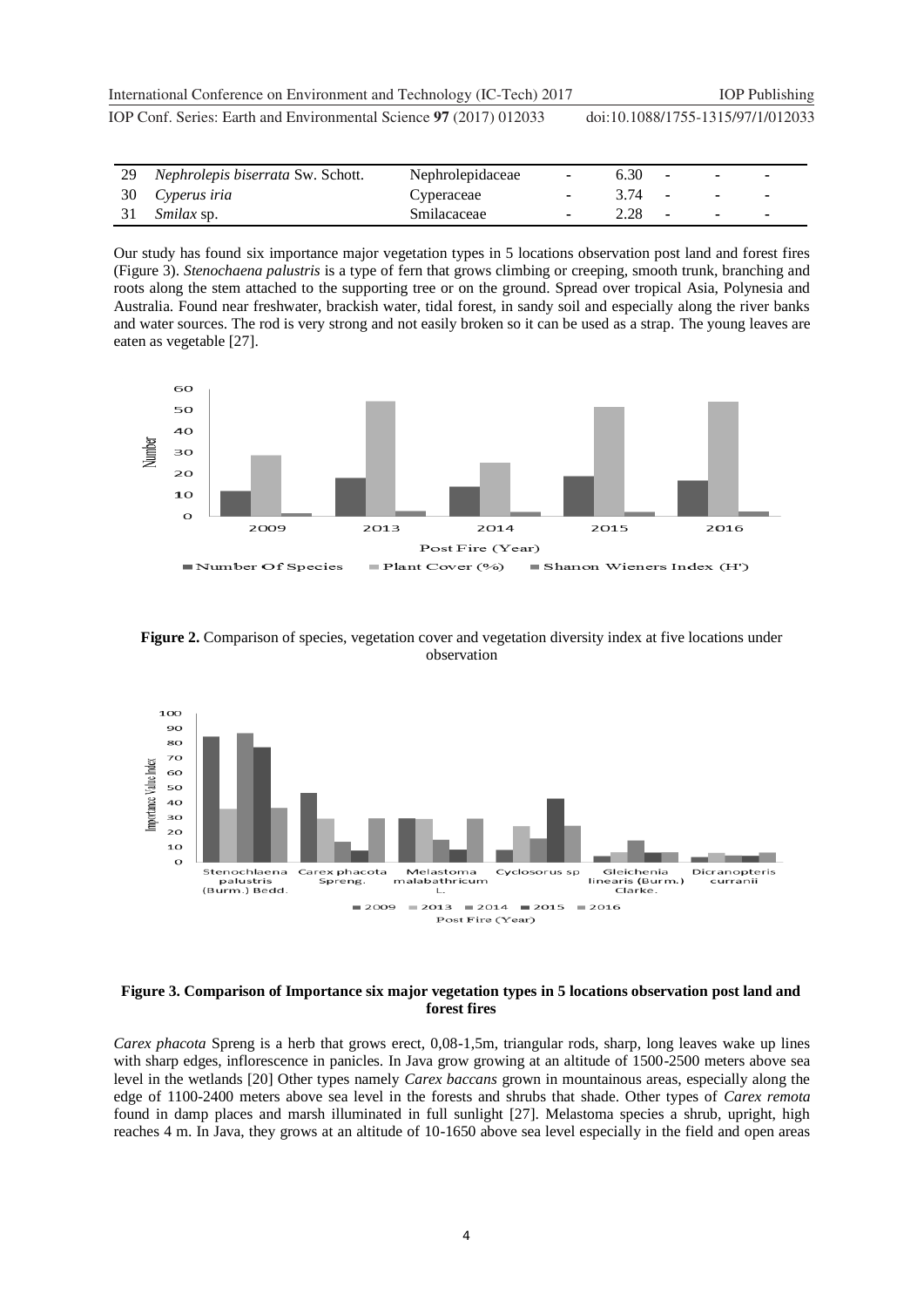that are not too arid and sandy. The young shoots and fruit can be eaten [27].

#### **4. Conclusion**

The species number, vegetation cover and Vegetation Diversity Index fluctuate and tend to decrease from the first year until the eighth year after the fire. We found respectively 12 (2009**)**, 14 (2014), 19 (2015) and 17 Species (2016) at that sites respectively. Shannon Wiener diversity index were 1.72, 2.00, 2.14 and 2.40. All the sites were dominated by *Stenochlaena palustris* Burm.. Coverage percentage of understory vegetation were respectively 28.87%, 25.50%, 51.60% and 54.13%. Overall, we found 31 species of 17 familia. The result showed that the species composition, diversity index and coverage percentage of understory plant are likely to decrease in line with the length of time after the fire. Post peatland fires in Rimba Panjang are still having the characteristics of the peat swamp habitat.

The types of ground vegetation that can survive and are considered tolerant to changing environmental conditions is *Stenochlaena palustris* Burm., *Carex phacota* Spreng., *Melastoma malabathricum* L., *Cyclosorus* sp., *Gleichenia linearis* Burm. *Dicranopteris linearis* Burm. *Stenochaena palustris*, *Carex phacota* and *Melastoma malabathricum* tend to become dominant and achieve stable for 8 years after the fire. Ecological restoration of that habitat is still possible, but it is necessary to consider technological and socio-economical aspects of local communities.

#### **5.Acknowledgment**

This publication is part of the Professorship Research Grant of the University of Riau in Fiscal Year 2017, under contract number: 909 /UN.19.5.1.3/PP/2017, May 5, 2017. Special thanks to Ridho Abdul Gani and Afitrian Amran for the help during our research. The author also expressed his gratitude to Rudi Ependi (member of Fire Care Community) as field guide during the research. Special thanks to Mohd. Yunus at the Center for Environmental Studies of the University of Riau for technical assistance illustration of the Study Location Map.

#### **6.References**

- [1] T.A. Jones. 2002 "Writing a good paper," *IEEE Trans. on General Writing*, Vol. 1, no. 2, pp.1-10.
- [2] Lane and` Lange. 1993. *Writing Clearly: an Editing Guide.* USA: Heinle Publishers.
- [3] Budi Wardhana. 2016. BRG's Roadmap for Peatland Restoration. *CBD & FAO Workshop: "Forest Ecosystem Restoration" Bangkok, 27 June 2016*
- [4] World Bank. 2016. The Cost of Fire: An Economic Analysis of Indonesia's 2015 Fire Crisis. Indonesia Sustainable Landscapes Knowledge Note previously appeared in the *Indonesia Economic Quarterly* (IEQ), World Bank, Jakarta.
- [5] Badan Litbang Pertanian. 2013. *Atlas arahan pengelolaan lahan gambut terdegradasi di pulau Sumatera. Recommendation for sustainable management of degraded peatland map. Skala 1:250.000*. Jakarta: ICCTF-BAPPENAS-Badan Penelitian dan Pengembangan Pertanian Kementerian Pertanian, Jakarta.
- [6] Carmenta, R., Zabala, A., and Phelps, J. 2015. Indonesian peatland fires: Perceptions of solutions. Center for International Forestry Research (CIFOR), November 2015.
- [7] Moreira, F., Arianoutsou, M., Vallejo, V.R., de las Heras, J., Corona, P., Xanthopoulos, G., Fernandes, P and Papageorgiou, K. 2012. Setting the Scene for Post-Fire Management. *In* F. Moreira et al. (eds.), *Post-Fire Management and Restoration of Southern European Forests, Managing Forest Ecosystems 24*, pp. 1-19. Springer Dordrecht Heidelberg London New York
- [8] Radanova, S.S. 2014. *ECOLOGIA BALKANICA* 5 (*Special Edition*), 55-60.
- [9] Moser, B and Wohlgemuth T. 2006. Which plant species dominate early post-fire vegetation in the Central Alps, and why? V International Conference on Forest Fire Research.
- [10] Soerianegara. I dan Indrawan. 1988. *Ekologi Hutan Indonesia.* Laboratorium Ekologi Hutan. Fakultas Kehutanan. Institut Pertanian Bogor, Bogor.
- [11] Hilwan I, Mulyana D, Pananjung G.W. 2013. *Jurnal Silvikultur Tropika* 4 (1), 6-10
- [12] Katovai, E., Burley, A.L. and Margaret, M.M. 2012. *Biological Conservation* 145, 214–224.
- [13] Nursal, Sri Wulandari, and Firdaus L.N., 2017. *Understory Plant Pada Tegakan Karet Pasca Revegetasi Lahan Bekas Tambang Bauksit*. Makalah hasil penelitian disampaikan pada SEMIRATA BKS-MIPA PTN WILAYAH BARAT. Jambi, 12-14 Mei 2017.
- [14] Jarwaningsih. 2013. *Jurnal Penelitian Hutan Tanaman* 10 (2), 85-98.